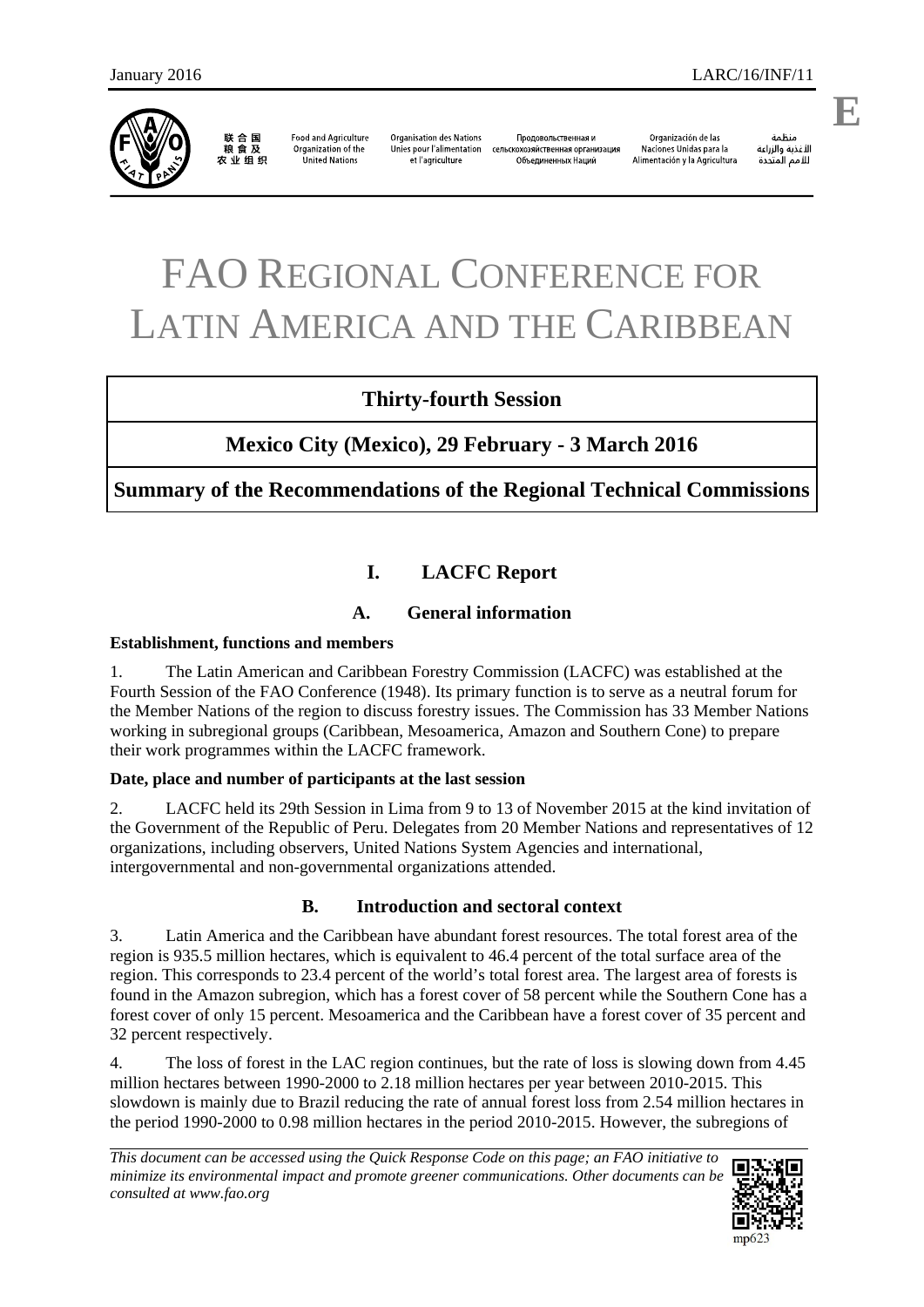Mesoamerica and the Southern Cone also show a reduction of annual forest loss. The Caribbean subregion is the only one to show a net increase of forest area. Approximately 50 percent of the forest area in the region is considered primary forest, 2 percent of the forest area is planted forest, and the remaining 48 percent is naturally regenerated forest. This is in comparison to global averages where about 33 percent is primary forest, 7 percent is planted and the remaining 60 percent is naturally regenerated forest.

5. On the whole and in spite of the positive results in the reduction of the rate, deforestation and forest degradation are still one of LAC's most important environmental problems, putting the livelihoods of millions of people who are directly or indirectly linked to forests at risk. In order to tackle this, the region's countries have created diverse policies and programmes aimed at reducing deforestation inside and outside of the sector, including environmental policies driven by various countries resulting in substantial benefits in the conservation of forests and the development of environmental services. The region has also noted significant changes in land tenure. Approximately 250 million hectares have been assigned to indigenous peoples and other rural communities, promoting major change in the management and handling of forest resources.

# **C. Relevant activities during the period**

6. The LACFC Secretariat reported on the activities carried out as follow-up to the recommendations made at the previous LACFC Session and, in particular, on the support given to countries to strengthen South-South Cooperation, the continuation of identifying exemplary cases of sustainable forest management, the analysis of environmental policies that lead to a reduction in deforestation, the development of a small-scale forest enterprises programme, the revamp of forestry education in the region and the implementation of a mechanism to restore forests and forest landscapes.

7. The delegates recognized the work of FAO in the intersessional period and stated the importance of continuing to promote the exchange of experiences and cooperation between countries.

# **D. Main conclusions and recommendations**

## **Recommendations for the attention of the FAO Regional Conference**

- 8. The Commission recommended the following to the Regional Conference:
	- a) Analyse financial contribution and the contribution of forest externalities, including agrosilvopastoral systems, to food security, family farming, territorial development, the sustainable use of natural resources, adaptation to climate change and risk management.
	- b) Encourage the development of intersectoral agendas that link agricultural, forestry and environmental issues in a holistic territorial approach. Another recommendation made to the Regional Conference included facilitating access to international agricultural product markets from sustainable systems.

## **Recommendations for the Committee on Forestry (COFO)**

- 9. The Commission recommended the following to COFO:
	- a) Promote the debate on integration between the forest sector and other sectors that manage land use, and diverse economic and productive activities, in a process that involves social inclusion for development without deforestation, and also to highlight the role played by forests in food security and the eradication of hunger and poverty. It was also recommended that discussions on forests and the green economy should be progressed further.
	- b) Continue the debate on climate change and forests, especially in terms of forest health, fires and the escalation of natural disasters. Begin definition of socio-environmental and economic indicators to assess the effect of climate change on forests and forest management.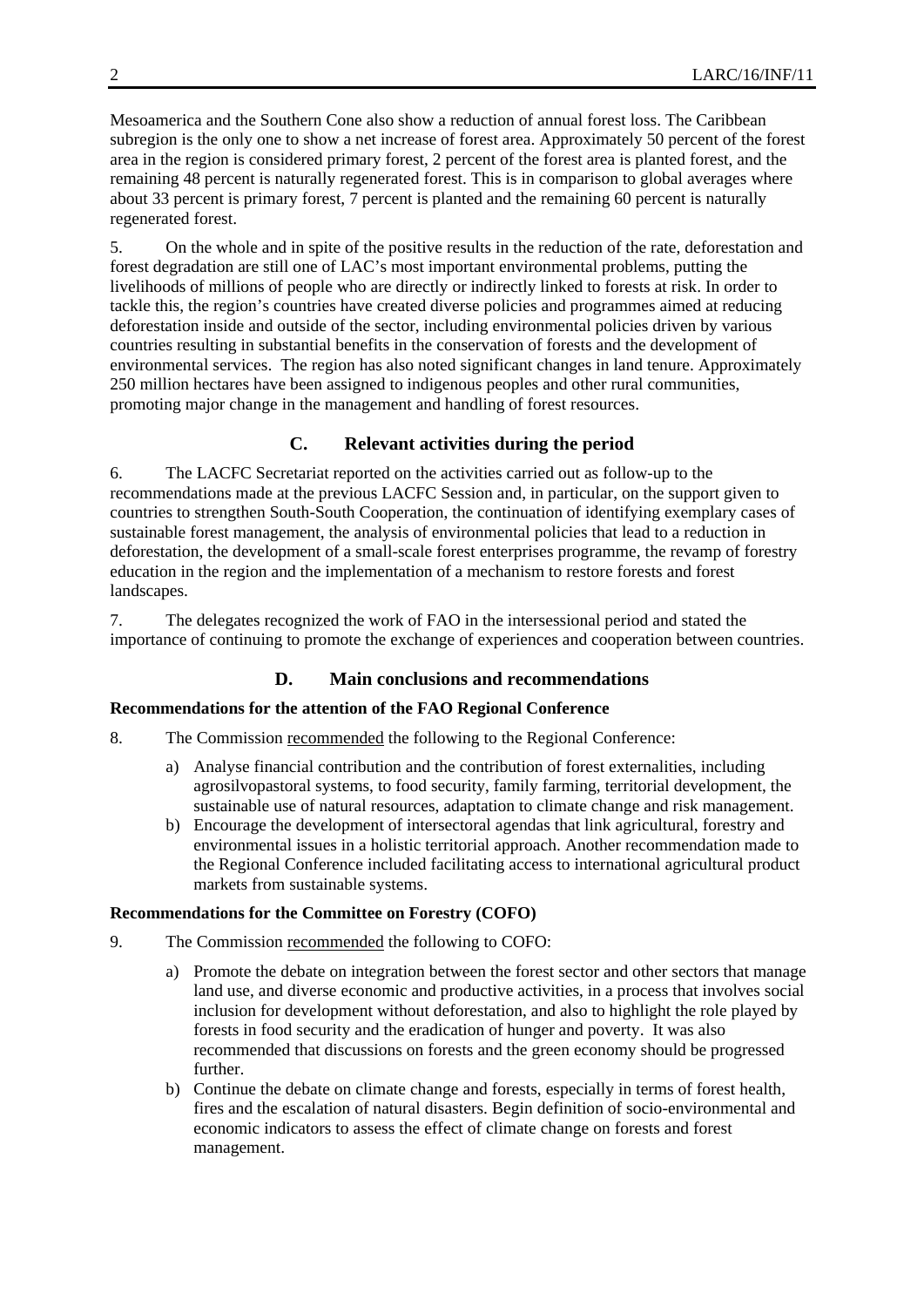- c) Promote fair trade of legal forest products, providing recognition of national certification and traceability systems of these products, without having to turn to complex international certification systems, which adversely affect the food security of local populations.
- d) Continue with global dialogue to set up a Global Forest Fund to support countries in the implementation of international agreements on forests. Identify synergies between agreements and multilateral organizations working on the environment and forests.
- e) Identify funding sources to ensure and broaden the participation of delegates from developing countries and developing small island states in Commission and Committee meetings and other international fora for dialogue on forests. The Secretariat was also urged to promote face-to-face and virtual meetings between sessions and specific workshops on priority technical issues.

## **Recommendations for the attention of FAO Programme of Work**

- 10. The Commission recommended FAO include the following in its programme of work:
	- a) Development of methodologies to evaluate the contribution of plantations to the generation of environmental goods and services for sustainable development and food security.
	- b) Implementation of training procedures for firefighting and local community fire management.
	- c) Resumption of work to define and review the concepts and to expand the glossary of forest terminology.
	- d) Continue to strengthen national and subregional capacities on forest health and control of invasive species, and implementation of cooperation mechanisms.
	- e) Continue implementation of forest-based programmes that contribute to the development and improvement of the livelihoods of local communities.
	- f) The relationship between forests and the green economy.
	- g) Continue supporting forest inventories under development by countries and REDD+.
	- h) Continue research on forest concessions and community-based enterprise development, as an input for the design and redesign of public policies.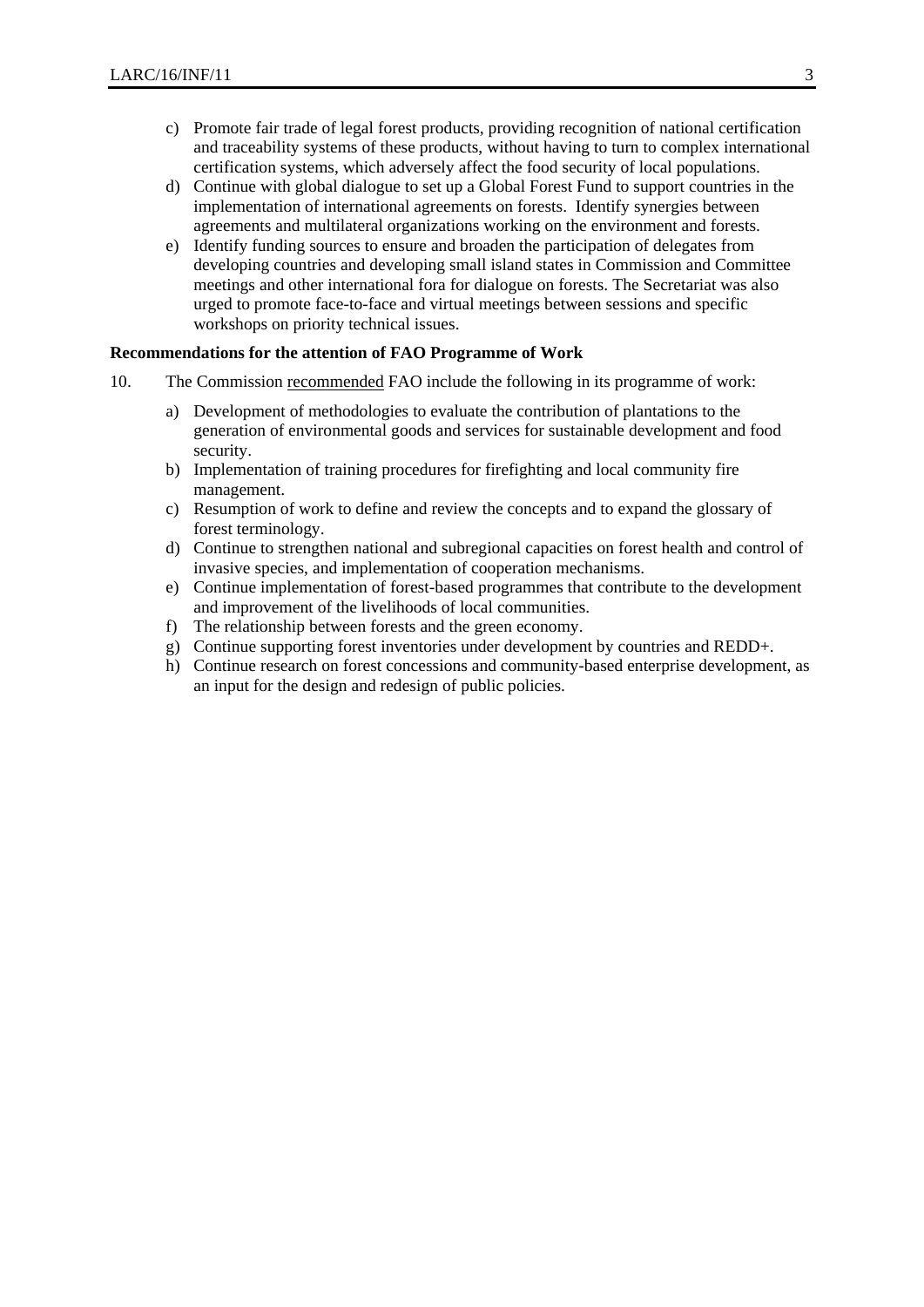# **II. CLDLAC Report**

## **A. General Information**

#### **Establishment, functions and members**

11. The Commission on Livestock Development for Latin America and the Caribbean (CLDLAC) was established by FAO at the request of Member Nations by Council Resolution 1/92 of 1987. Beginning in 1998, Member Nations agreed to convene biannual meetings of subregional chapters in response to differences in agro-ecological, production, trade and socio-economic contexts, in line with regional integration agreements: the Southern Cone and Andean Chapters (Argentina, the Plurinational State of Bolivia, Brazil, Chile, Colombia, Ecuador, Paraguay, Peru, Uruguay and the Bolivarian Republic of Venezuela) and the Mesoamerican Chapter (Central America, Mexico, Cuba, and the Dominican Republic).

## **Date, place and number of participants at the last meeting**

12. The 13<sup>th</sup> Session of the Mesoamerican Chapter (Santo Domingo, the Dominican Republic, November 2015) was held during the last biennium. The number of participants, including delegates and observers, was 70 in total.

## **B. Introduction and sectoral context**

13. It is estimated that by 2050 there will be a considerable rise in global demand for meat, eggs and dairy products. The highest rise in demand for protein will take place in developing countries as a result of greater urbanization and increased revenue.

14. At present, Latin America and the Caribbean (LAC) globally account for more than a quarter of beef production and more than 20 percent of poultry production. Meat production in the Western Hemisphere is moving to South America, and above all to Brazil, especially as livestock numbers in the United States continue to fall and are struggling to recover after several years of devastating drought.

15. The growth of livestock inventories and production efficiency continues to drive the production of meat and milk in LAC. The three countries with the greatest production output account for 50 to 70 percent of all LAC livestock inventories, and the five largest producers account for 70 to 80 percent of the total.

16. The recent fall in oil prices and feed grain is facilitating a change in LAC's livestock industry to more intensive production practices.

17. With some notable exceptions, proven and innovative livestock production technologies that improve food security, the economy and environmental sustainability of high-income countries are not being used fully in Latin America, given that extension and technological innovation systems are weak and family farmers have limited access to technology and rural services.

18. One of the region's main livestock challenges is to increase the level of competition between its producers, by reducing production costs and increasing the added value of products. Achieving this goal depends to a large extent on the stakeholders in the chain and their capacity to work together in a coordinated manner. Associations and strategic alliances are considered as tools to help achieve this goal.

19. In terms of animal health, it is estimated that approximately 85 percent of South America's cattle population is now recognized as being free of foot-and-mouth disease; there is also recognition of the progress made by Mesoamerica in health issues in the subregion and there are also territories free of disease, which is a great asset. Nevertheless, there are still significant challenges in improving epidemiological surveillance systems in terms of climate change and integrated management of animal health, ecosystem health and public health under a one health strategy.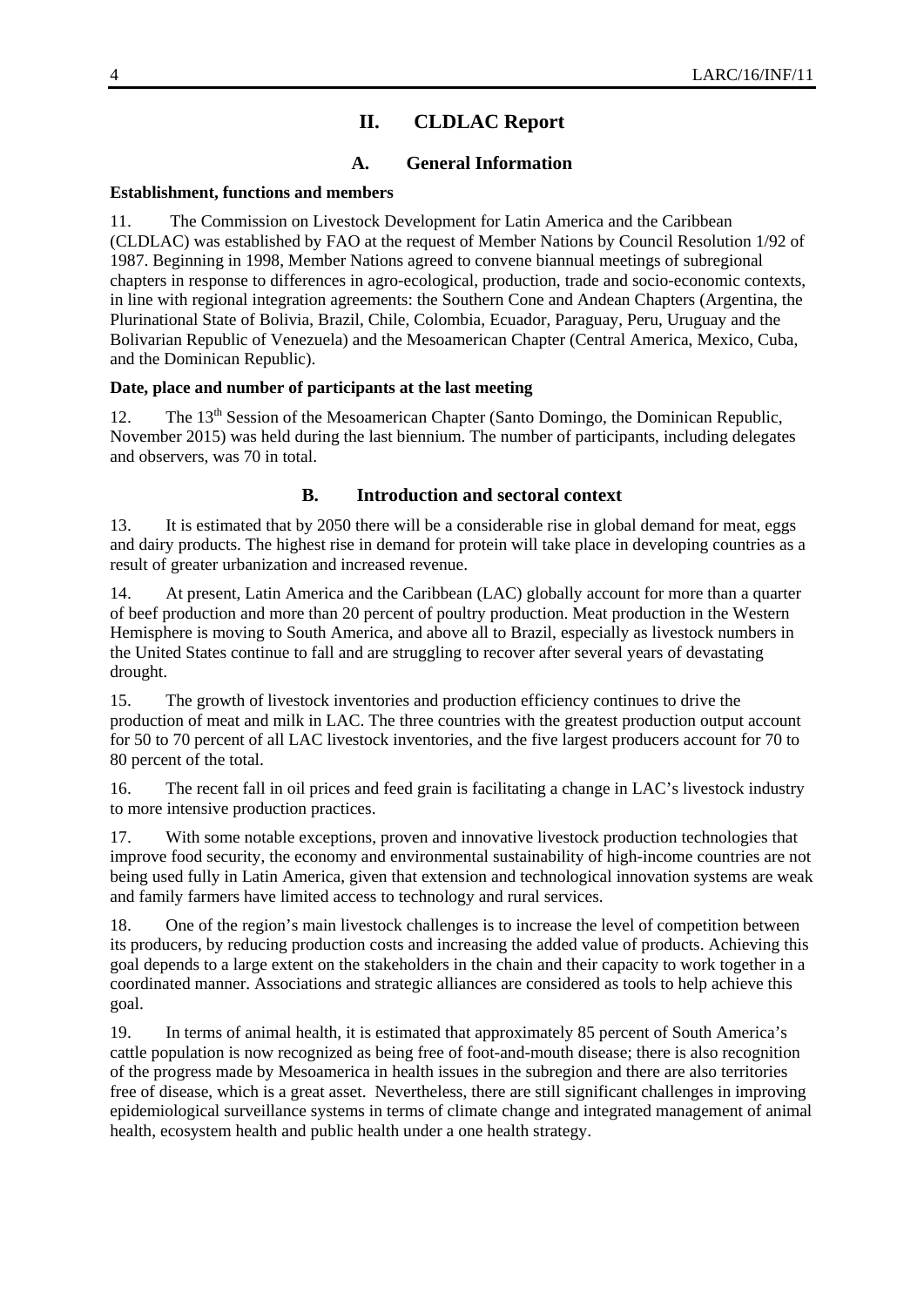## **C. Relevant activities during the period**

20. Within the framework of the Classical Swine Fever (CSF) Eradication Plan for the Americas, and with support from the Technical Secretariat of the FAO plan, there was a series of combined efforts resulting in a joint mission to the Dominican Republic and Haiti tasked with evaluating the current situation with CSF national programmes. This joint mission included FAO, the International Office of Epizootics (OIE) and the Regional International Organization for Plant Protection and Animal Health (RIOPPAH). As a result of the evaluation, a report listing strategic recommendations was drafted to support, guide and improve the programmes. A provisional work plan was also drafted on thematic areas identified for regional South-South Cooperation (SSC) and is still ongoing.

21. A regional workshop was held to improve the management and coverage of health risks. The workshop was on "Strengthening capacity to respond to animal disease emergencies in Latin America and the Caribbean", which was jointly organized with FAO, using the experience from the Crisis Management Centre - Animal Health (CMC-AH), and RIOPPAH. The region's official veterinary services have consequently improved their national and regional capacities for efficient preparation, control and management of transboundary disease emergencies.

22. Within the framework of recommendations of the  $12<sup>th</sup>$  Session of the Commission, there was a joint proposal with the Pan American Dairy Federation (FEPALE), the Central American Federation of the Dairy Sector (FECALAC) and the Central American Federation of the Beef Industry (FECESCABO) to guide the set-up and implementation of a Mesoamerican observatory for milk. All of this is helping in the process of formation and design of public policies for the livestock sector, which is able to count on reliable information that contributes to decision-making based on evidence.

23. An additional contribution to strengthening the region's sustainable development of the livestock sector was a workshop held on FAO's Agricultural Stress Index System (ASIS), which uses satellites to detect hotspots throughout the world where crops could be affected by drought, and verifies agrometeorological models with data obtained from the national meteorological network.

24. Within the framework of the regional project for the recovery of degraded pastures (TCP/RLA/3405), bioeconomic models have been developed based on technical, economic and environmental indicators for the development of programmes to recover degraded pastures and improve production efficiency. This has been managed by an ad-hoc livestock and environmental group from CLDLAC and the tool will help livestock producers and stakeholders to make more accurate decisions in order to invest in the recovery of pastures while also contributing to the mitigation of the effects of climate change.

25. During the Commission's  $13<sup>th</sup>$  session held in the Dominican Republic, different experiences were presented and discussed on: a) livestock challenges and contributions to formulating a subregional strategy to achieve global Sustainable Development Goals post-2015; b) policy guidelines and lessons learned for the mitigation of livestock emissions in Central America; c) strengthening participation of producer associations in CLDLAC; d) an observatory for the Latin American and Caribbean dairy sector, with advances made in Mesoamerica; e) course of action and challenges in the control and eradication of transboundary diseases in Mesoamerica; f) advantages and opportunities of South-South Cooperation (SSC) to strengthen livestock sector capacities in the region's countries.

## **D. Main conclusions and recommendations**

## *(CLDLAC, Mesoamerican Chapter)*

26. The Commission supports the significant efforts of the Community of Latin American and Caribbean States (CELAC) Plan for Food and Nutrition Security and the Eradication of Hunger 2025. The contribution that the different stakeholders from the livestock sector can make towards this initiative is particularly noteworthy. It recommends supporting dialogue geared towards the development of sector policies and strategies facilitating the incorporation of issues such as food and nutrition security as the primary objective of these strategic frameworks.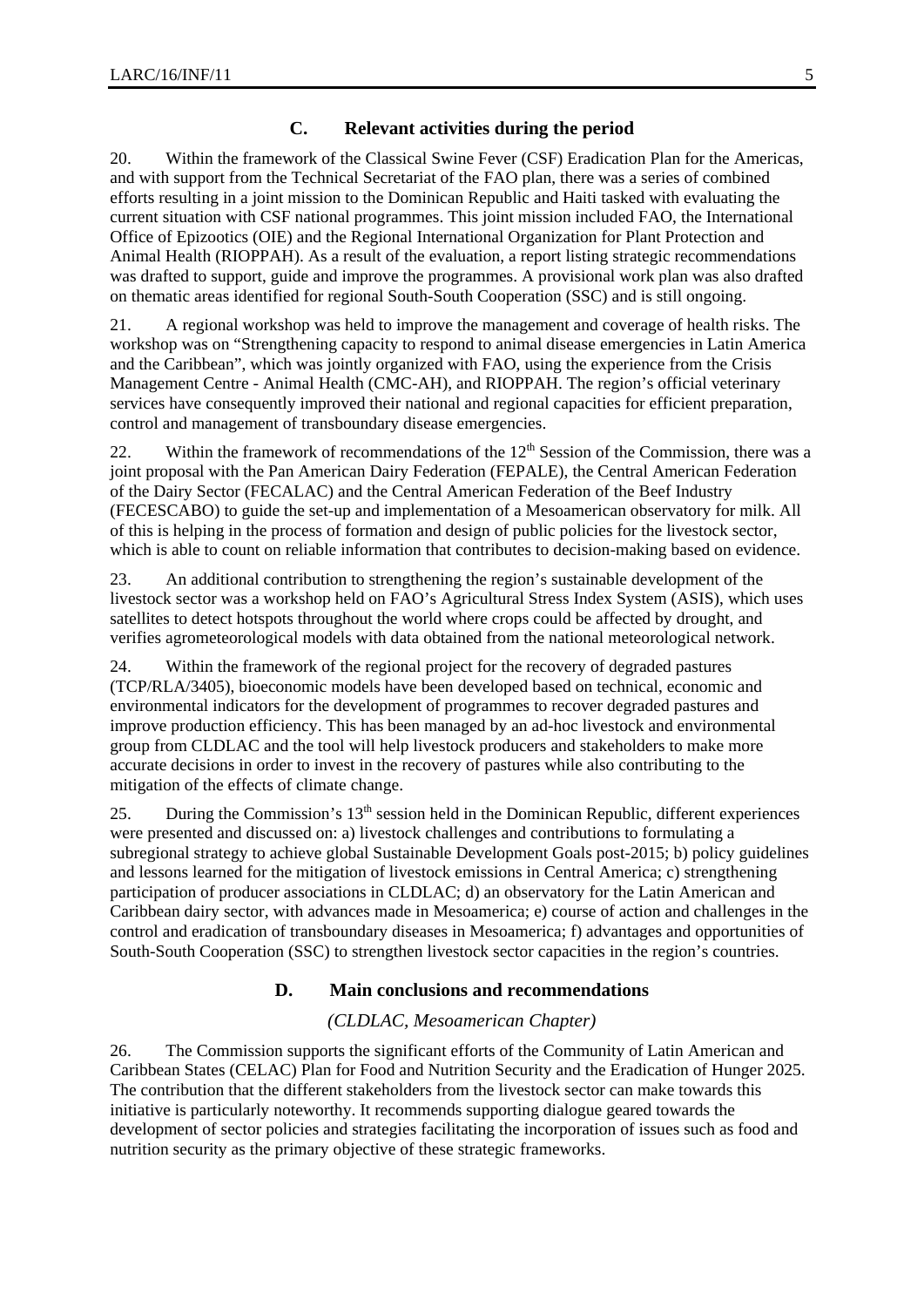27. The Commission has taken note of the global agenda for the sustainable development of livestock initiative. It highlights the different development approaches of the different regions. It notes the low participation levels of stakeholders that represent the region in the guide group. It urges the global agenda to include stakeholders in the guide group that are identified by the Commission to represent the region's interests. It recommends ensuring that global agenda work plans represent regional priorities as defined by CLDLAC, Mesoamerican Chapter.

28. The Commission ratifies and highlights the importance of strengthening family livestock production as a motor for rural development and a significant way of mitigating poverty and food insecurity in rural areas, through targeted policies for the production subsector geared towards an initiative based on social innovation and local production.

29. The Commission draws attention to the existence of different funding mechanisms, which can be used to support the formulation and implementation of environmentally sustainable livestock systems that contribute to climate change mitigation and adaptation processes. The establishment and strengthening of interinstitutional and intersectoral coordination mechanisms is recommended (agriculture/environment, livestock organizations, academia, etc.) for joint policy formulation, enabling a clearer definition of courses of action to follow in order to achieve sustainable and inclusive livestock development.

30. The Commission concludes that clear policies are required urgently to prevent and manage risks, including integrated policies on One Health (public health, animal health and ecosystem health), in line with sustainable rural development policies, which enable the reduction of the risks and impacts of climate change and improve the resilience of the most vulnerable rural communities, as well as making the most of the potential of creating so-called green jobs.

31. The Commission highlights that it is of vital importance for the region of Mesoamerica to promote fora for discussion between public and private sectors in order to identify, formulate and implement joint strategies for the sustainable development of the livestock sector.

32. The Commission emphasizes the need for reliable information that facilitates evidence-based decision-making. One of the main challenges for designing public policy instruments is the significant lack of statistical information on the region's livestock sector.

# **For the attention of FAO**

33. The Commission emphasized the following priorities for FAO technical cooperation in the region:

- a) Strengthen CLDLAC, Mesoamerican Chapter information and communication channels and mechanisms through FAO representations and other organizations participating in the Commission, with the aim of managing implementation of the recommendations for each country.
- b) Support governance of countries to complement efforts to strengthen sustainable livestock development policies for family livestock production and programmes for prevention, control and eradication of transboundary diseases.
- c) Strengthen and facilitate dialogue in the subregion for discussion and analysis on sustainable livestock development. Consider the support of existing bodies such as the CELAC Family Farming Group and national committees on family farming.
- d) Together with RIOPPAH, the Inter-American Institute for Cooperation on Agriculture (IICA) and other regional and international organizations, strengthen cost-accounting mechanisms for transboundary diseases and zoonoses in order to prioritize investment and funding of prevention, control and eradication programmes of notable diseases in the region.
- e) Define creation of mechanisms to implement South-South Cooperation in Mesoamerica.

# **For the attention of the Regional Conference**

34. With regard to the strategic contribution made by the regional livestock sector in providing the world's food, to LAC's food and nutrition security, to the wellbeing of small rural producers in the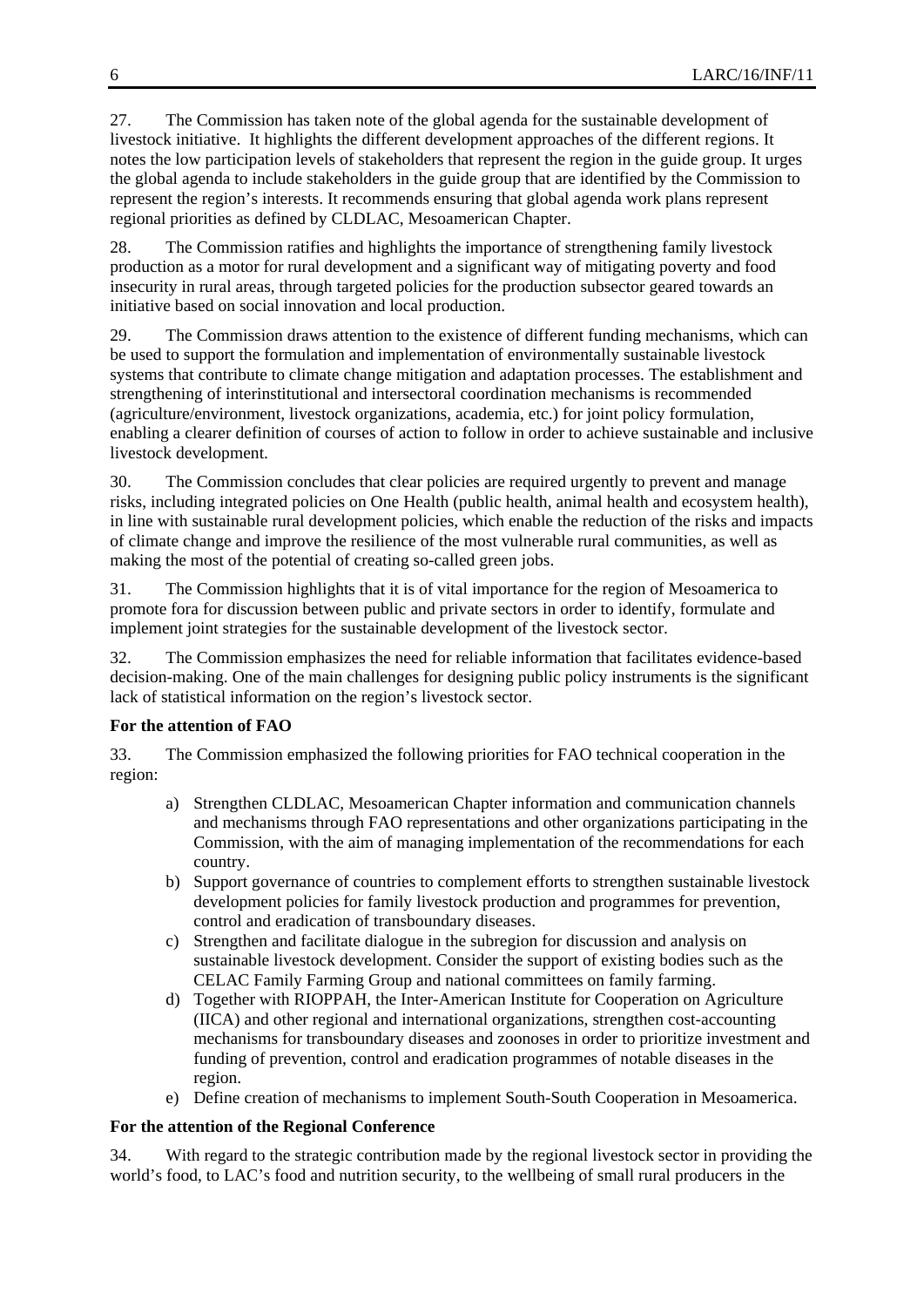fight against poverty, and to the challenge faced by countries in protecting their livestock heritage, reducing risks linked to animal and public health, and consolidating their sustainable livestock development programmes and adaptation to climate change, the Commission requests the following from the FAO Regional Conference:

- a) Adopt and incorporate recommendations from the Livestock Development Commission, Mesoamerican Chapter into its biannual programme of work, in terms of technical cooperation for the livestock sector.
- b) Manage the increase in South-South Cooperation between LAC countries to strengthen capacities and exchange experiences, especially from those countries that have made progress on hunger and poverty reduction goals, particularly on issues addressed at the 13<sup>th</sup> CLDLAC Meeting: sustainable development of the livestock sector, family livestock production, animal health, cooperation and others. Private sector investments can also help in the South-South exchange between countries.
- c) Support fora for dialogue within the framework of the CELAC Plan for Food and Nutrition Security and the Eradication of Hunger 2025 in order to steer development policies and strategies of the livestock sector.
- d) Work together with other regional and international organizations and national bodies on proposals for strategic public and private investment plans, and support ministers of agriculture in the management and coordination with other ministries (economy, trade, health etc.) to get approval and delivery of investments. Raise these proposals to the highest level in order to reduce risks to public health, loss of trade opportunities, loss of productivity and costs resulting in health risks.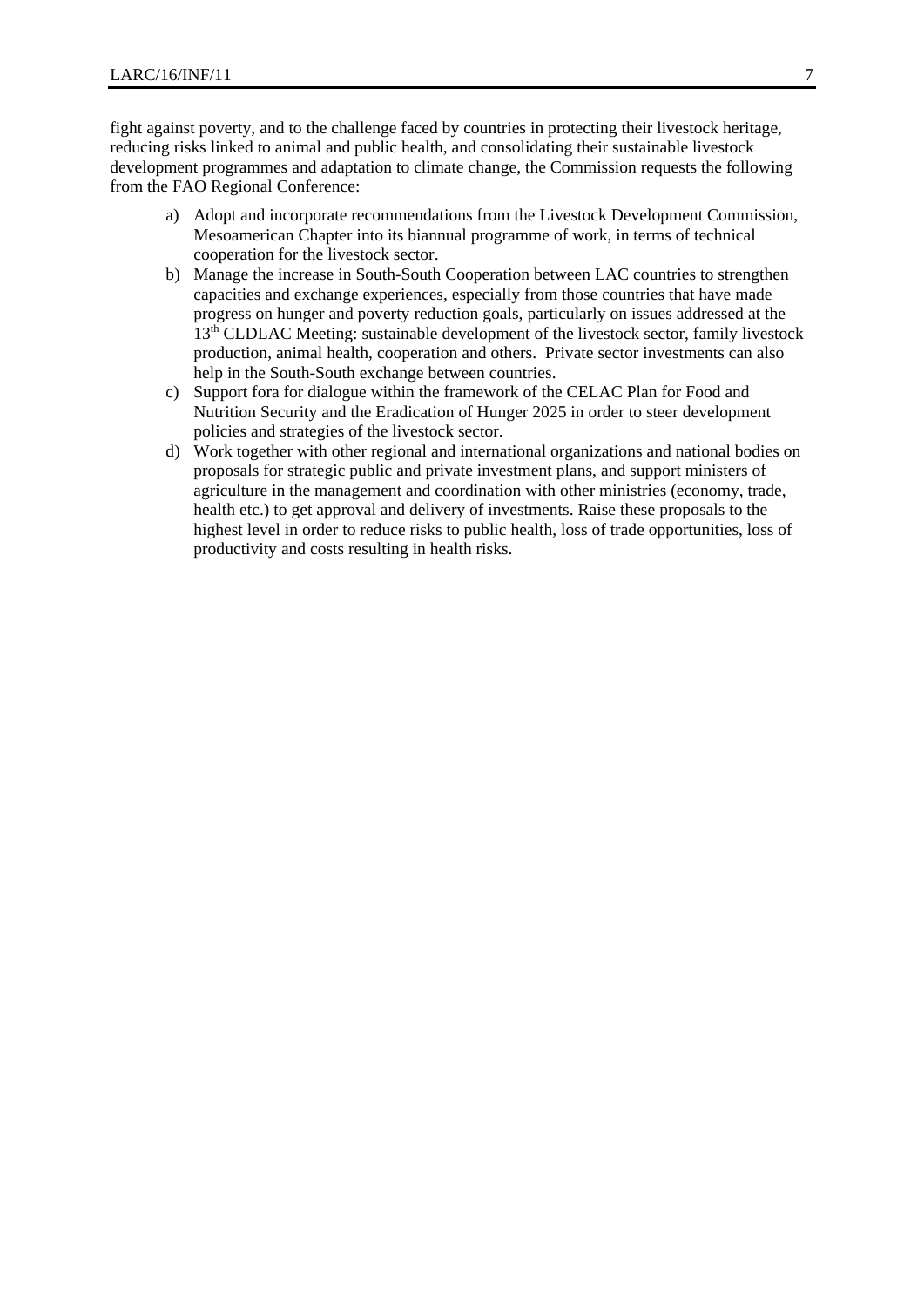# **III. WECAFC report**

# **A. General information**

#### **Establishment, functions and members**

35. The Western Central Atlantic Fishery Commission (WECAFC) was established in 1973 by FAO Council Resolution 4/61 and currently comprises 33 countries and the European Union as members. Almost all Caribbean and Central American countries are WECAFC members.

36. The Commission's objective is to promote the conservation, management and development of living marine resources in the WECAFC area of operation, in line with the FAO Code of Conduct for Responsible Fisheries, and to address common fisheries management and development problems faced by WECAFC members.

#### **Date, place and number of participants at the last meeting**

37. The Commission's 15th meeting was held in Port of Spain, Trinidad and Tobago, from 26 to 28 March 2014. 29 FAO members out of the 34 members of this FAO Technical Commission participated (i.e. 85% of the membership). Observers from five Regional Fishery Bodies (RFBs) and five intergovernmental organizations participated. Quorum to make decisions was reached.

## **B. Introduction and sectoral context**

38. The current limited cooperation in fisheries in the region leads to overexploitation and may lead to depletion of fisheries resources. Landings declined with some 40% over the last two decades. The WECAFC area is the most over-exploited region in the world. Some 55% of the commercially harvested fisheries stocks in the region are overexploited or depleted and some 40% of the stocks are fully exploited at present.

39. Fisheries sector production and its contribution to food security, income and livelihoods in the region can be increased by investing in regional fisheries management and aquaculture development. Rebuilding of fish stocks and marine fisheries production to the levels of the 1970 and early 1980s will require collaborative fisheries management and better general governance of the sector.

40. WECAFC covers FAO area 31 and the northern part of area 41. The total water surface covered by WECAFC is 18,368,333 square km. This is equivalent approximately to twice the size of the USA and four times the size of the European Union. 51% of the WECAFC area is high seas and 89% of its mandate area is deep sea (below 400 meters).

- 41. The fisheries situation in the Western Central Atlantic can be describes as follows:
	- a) Fish production is currently around 1.4 million tonnes, which is 300 thousand tonnes below the 30 year average.
	- b) Main fish producers in the region are: USA, Mexico, Brazil, CRFM, Venezuela, OSPESCA, European Union and Cuba.
	- c) The total off-vessel value generated by the sector in the WECAFC mandate area is some 3.2 billion USD annually.
	- d) The region is a net importer of fish; imports of fish and fisheries products are 8.5 billion USD higher than exports.
	- e) The fisheries sector provides direct employment for 1.3 million people in the region and supports the livelihoods of 4.5 million people.
	- f) Fish consumption per capita is on average some 20 kg on Caribbean islands and between 6 and 12 kg in Central America, contributing between 2 and 15% to protein intake of the population in the region.
	- g) 19 of the 34 WECAFC members are member of other Regional Fishery Management Organizations (RFMOs) in the Atlantic or elsewhere.
	- h) Illegal, Unreported and Unregulated (IUU) fishing is estimated at between 20 and 30% of total reported production levels.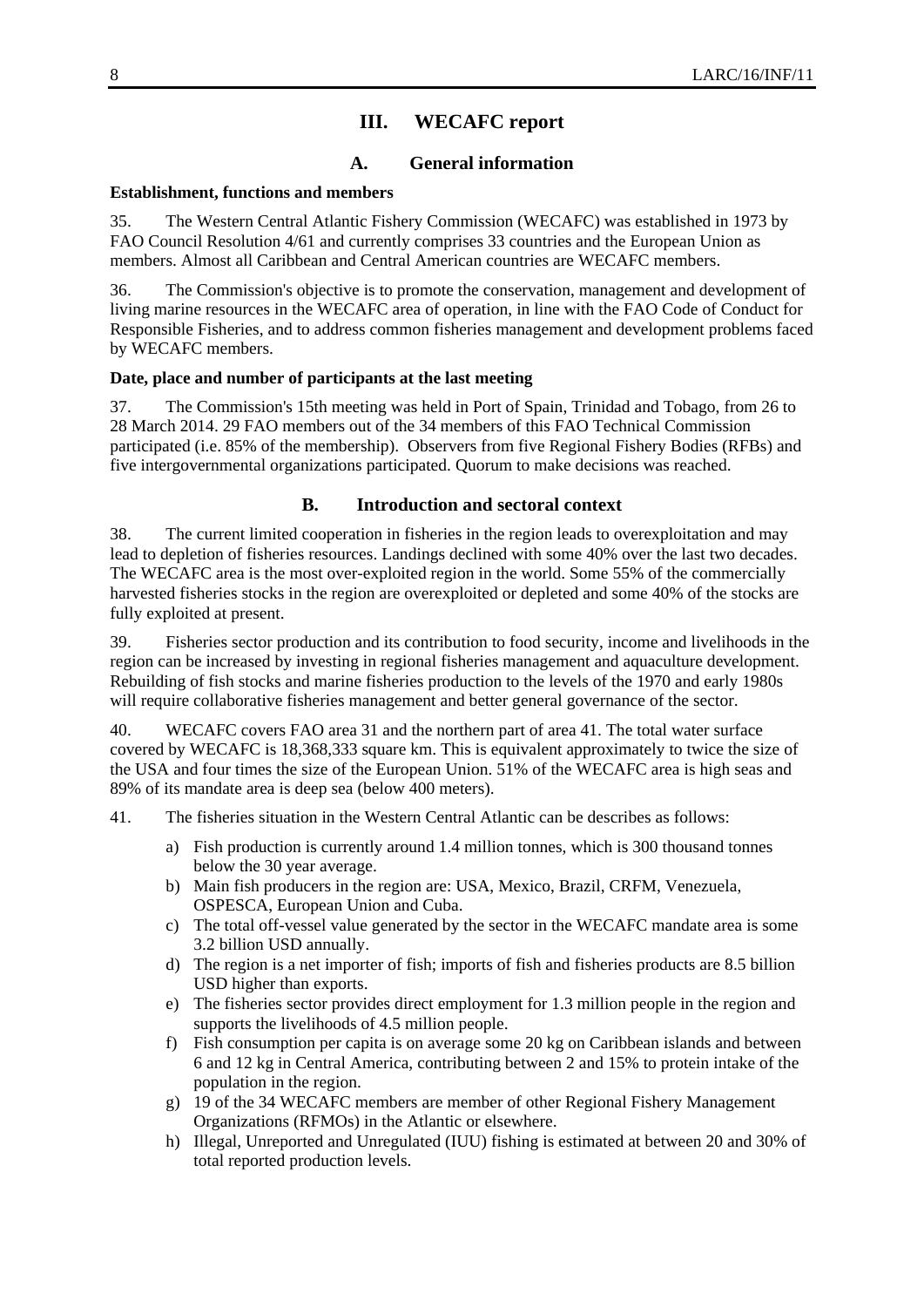1

## **C. Relevant activities during the period**

42. In the intersessional period 2014 -2015 some 80% of the agreed Programme of Work was carried out; 31 WECAFC members participated in its activities; eight of the ten (joint) Working Groups (Queen conch, spawning aggregations, fish aggregating devices (FADs), lobster, recreational fisheries, flying fish, shrimp and groundfish, deep sea fisheries) have been active; 8 Working Group meetings were organized by WECAFC and partners; 10 regional technical workshops were held; 48 FAO projects supported work on fisheries and aquaculture of WECAFC members; and 10 FAO-WECAFC publications were issued. Six hundred and twelve stakeholders participated in WECAFC workshops and meetings in 2014 and 2015, including 35% women. Resources in the order of seven hundred and eighty thousand USD were mobilized by the WECAFC secretariat and used to make the above working group meetings and capacity building possible.

43. Following the recommendation by WECAFC 15 that an independent cost-benefit assessment be conducted of the options for Strategic Reorientation of the Commission, such a study was conducted in 2015 and a 2nd WECAFC Strategic reorientation workshop was held in Port of Spain, Trinidad and Tobago on 1-2 December 2015. The workshop was attended by 48 participants from 25 member countries as well as partner organizations (CRFM<sup>1</sup>, OSPESCA, CLME+, UNEP and NEAFC), international experts and FAO.

- 44. The WECAFC members had chosen a cost-benefit assessment of the following three options:
	- a) WECAFC should remain a regional level fisheries advisory commission as a FAO Article VI body and continue to coordinate joint work with the sub-regional advisory/management bodies (CRFM, OSPESCA and perhaps OLDEPESCA)
	- b) WECAFC should become a regional fisheries management organization (RFMO) as a FAO Article XIV body, with a mandate to make legally binding decisions.
	- c) WECAFC should become a regional fisheries management organization (RFMO) independent of FAO with a mandate to make legally binding decisions.

## **D. Main Conclusions and Recommendations**

45. WECAFC 15 adopted 9 of the 10 presented regional fisheries management recommendations and resolutions; thanked FAO for the Performance Review; adopted the Strategic Plan 2014-2020, approved the Programme of Work (2014-15), endorsed the WECAFC – FIRMS partnership, adopted the revised Rules of Procedures and discussed the options for strategic reorientation. No decision was taken on starting a transition process of WECAFC into a Regional Fisheries Management Organization (RFMO) as members required additional information, to be collected in the period 2014 -2015.

46. WECAFC 15 was the best attended session of the Commission in its 40 years history. For the first time non-binding fisheries management measures were presented and adopted. The current set-up with joint Working Groups with other RFBs and the partnership with FIRMS appears to be highly productive and successful. Financial constraints of FAO are being mitigated by extra-budgetary funding from partners and members. The revised Rules of Procedure of the Commission allows for greater collaboration with the partners and transfers part of the translation/interpretation cost implications to the members.

47. The cost-benefit assessment study, supported by the discussion at the 2nd WECAFC Strategic reorientation workshop, recognized that the establishment of either type of RFMO (FAO or an independent Inter-Governmental Organization) would result within a short period 5 to 10 years in substantial positive impacts that include:

<sup>&</sup>lt;sup>1</sup> Caribbean Regional Fisheries Mechanism (CRFM), Organization for Fisheries and Aquaculture of Central America (OSPESCA), Caribbean Large Marine Ecosystem Project (CLME), United Nations Environment Programme (UNEP) and North East Atlantic Fisheries Commission (NEAFC)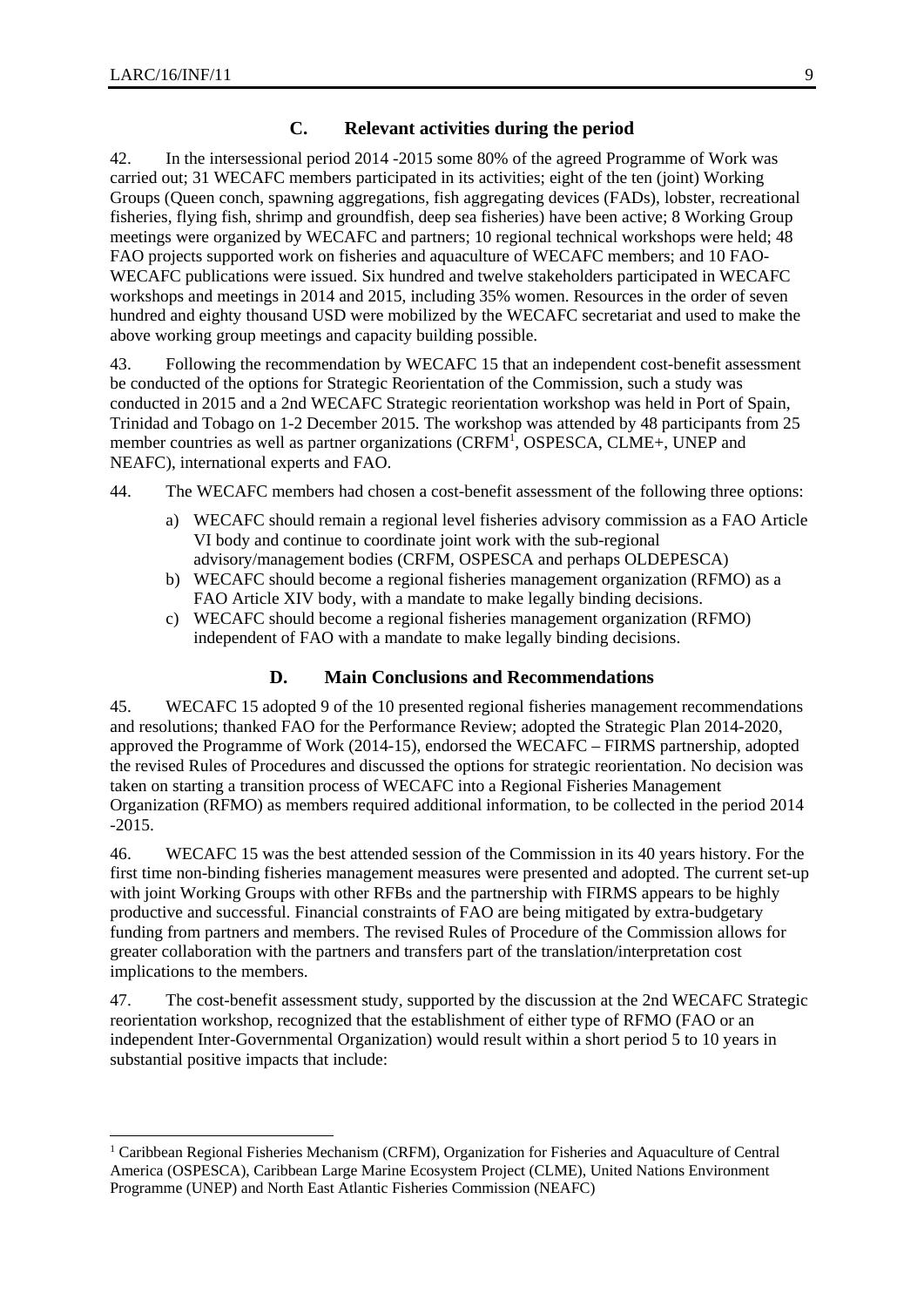- a) *Stocks*: rehabilitation of some key commercially targeted stocks, through implementation of binding management measures, reduced IUU fishing and an increase in ecosystem services provided by the area.
- b) *Fisheries volume*: increase in production with 300 thousand tonnes within 10 years to a fisheries production level of around 1.72 million tonnes in Area 31, and an estimated increase of 20 to 40 thousand tonnes in the northern part of Area 41.
- c) *Fisheries value*: off-vessel value of fisheries products will be annually more than 20% higher than currently the case, adding an estimated 700 million USD to the current 3.2 billion USD, generating thus additional value also further in the value chain.
- d) *Employment*: Create additional direct employment in the fisheries sector for some 250 to 300 thousand people.
- e) *Food security*: Increased supply fish for an additional 20 to 25 million people (at current per capita consumption levels), or allowing a substantial increase in consumption levels of fish of the Caribbean people, while dependence on import of fish and fisheries products will reduce slightly with a growing population.
- f) *Trade*: the negative trade balance for fish and fisheries products will improve in favour of the region.
- 48. Moreover, the workshop recognized amongst others that:
	- a) Pursuant to the United Nations Convention on teh Law of the Seas (UNCLOS), the relevant states have a duty to cooperate in the conservation and management of shared stocks.
	- b) RFMOs are an effective way to implement duties under international law, conserving fisheries resources and for securing long-term income from fisheries.
	- c) OSPESCA and CRFM member states can make binding decisions if their governing bodies decide so. These two organizations would be able to cover all shared stocks in the EEZs of these members, covering almost 20% of total production of the region.
	- d) A transformation of WECAFC into an RFMO would be able to bring under cooperative management the remaining 80% of the fisheries production as well as 51% of the current mandate area that is high seas areas.
	- e) An RFMO will have an umbrella function and should not replace effective existing institutions (CRFM and OSPESCA) at sub-regional level.
	- f) Institutional set-up testing, with non-binding measures, is on-going under the interim coordination arrangement for sustainable fisheries, supported by the CLME+ project.
	- g) The large fish producing countries might have to increase their contributions to sustainable fisheries management at regional level.
	- h) With small contributions of 1 USD/tonne of fisheries production an RFMO can work effectively and be sustained; however, alternative scenarios to calculate the scale of member contributions to the functioning of an RFMO should also be investigated

## **For the attention of the FAO Programme of Work**

49. Assist de Commission in its ongoing re-orientation and/or restructuring process with legal and policy advice.

50. Allocate sufficient resources from the FAO Regular Programme to enable the Secretariat to organize the WECAFC sessions and meetings of its statutory bodies, taking into account the essential contribution of WECAFC to implementation FAO's Strategic Objectives in the RLC region and the promotion of COFI decisions at regional level.

51. Assist the Commission and its Secretariat in finding extra-budgetary resources to implement the 2016-2017 Programme of Work of WECAFC, including, amongst others:

- a) Technically assist the development of fisheries management plans and support their implementation.
- b) Increase capacity building support to fisheries and aquaculture data collection, analysis and sharing.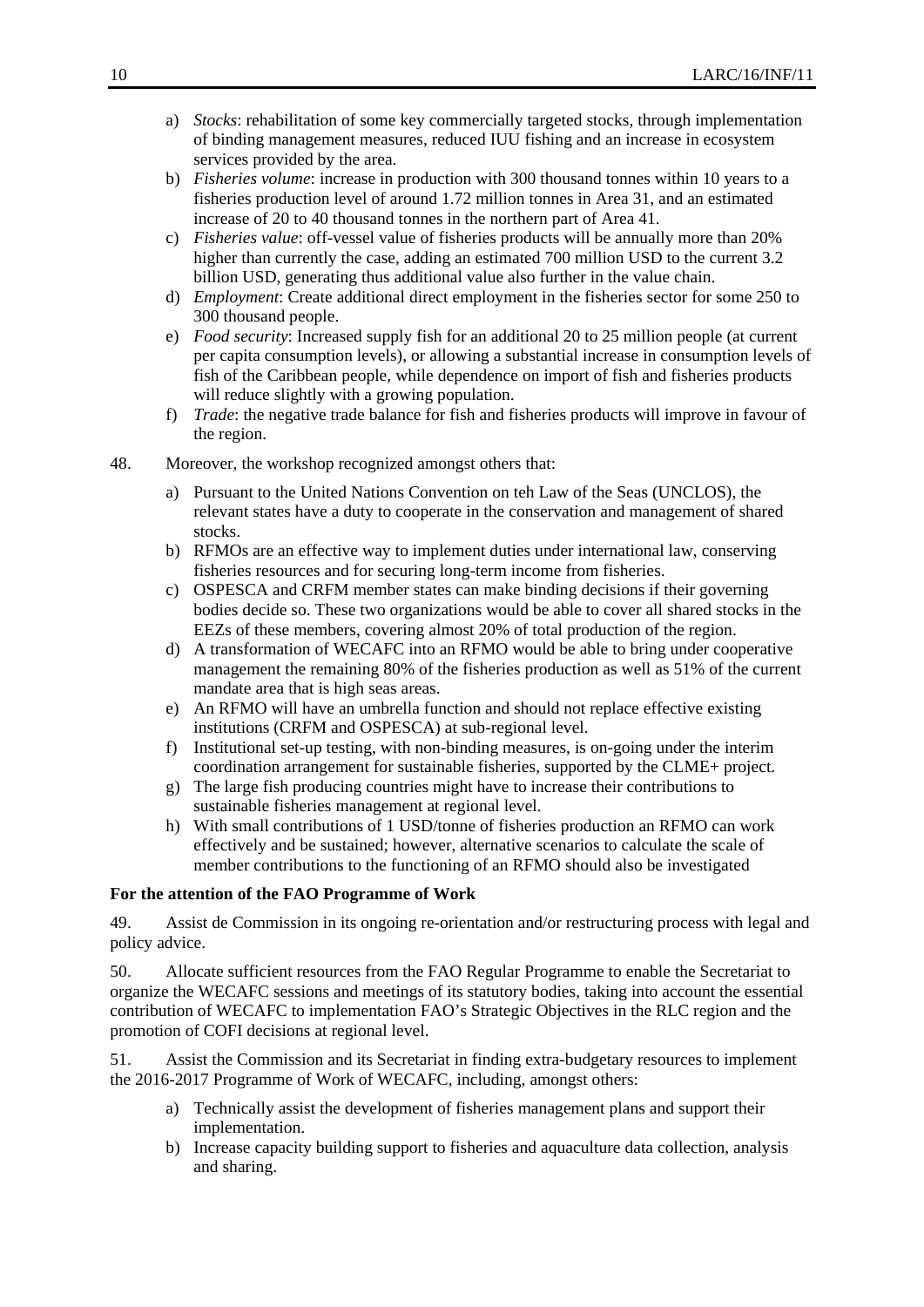- c) Continue to assist the Commission in building capacity for the implementation of the 2009 FAO Agreement on Port State Measures to Combat Illegal, Unreported and Unregulated Fishing.
- d) Increase attention to the unsustainable harvests of sea cucumber and sharks in the Caribbean and the possibility of address trade measures of those species that are listed under CITES.
- e) Develop measures and tools for climate change adaptation in the Caribbean fisheries and aquaculture sector.

#### **For the attention of the governments**

52. The Commission calls for its member governments to implement the recommendations and resolutions of WECAFC 15, available at: http://www.fao.org/3/a-i3790t/index.html

53. Governments should review the conclusions and recommendations of the independent costbenefit assessment of WECAFC and determine their position with regards to the potential transformation of WECAFC into a Regional Fisheries Management Organization (RFMO). In this respect it is essential that senior level government officials participate in the 16th session of WECAFC, scheduled to be hosted by the Government of France in Guadeloupe on 20-24 June 2016. At WECAFC 16 capacity building on regional fisheries governance will continue and a decision on a way forward with WECAFC is expected to be taken.

54. Governments should continue to incorporate the Ecosystem Approach to Fisheries (EAF), including adaptive management concepts in the management of their fisheries and aquaculture sectors.

55. Expenses related to participation of experts and staff of national fisheries authorities in WECAFC meetings, as well as working groups and projects, should be budgeted for by the governments, to allow for proper representation and participation by all members in the activities of WECAFC.

## **For the attention of the Regional Conference**

56. The Regional Conference is invited, following endorsement of the report of WECAFC 15 by LARC 33, to:

- a) Recognize the improvements in functioning and performance of WECAFC and its increased collaboration with CRFM and OSPESCA,
- b) take note of the potential benefits for the region if WECAFC would be transformed into an RFMO, and recognize that an RFMO can develop very positive synergies among members to boost effective regional cooperation in fisheries, and
- c) request allocation of adequate resources to support the transformation process of WECAFC into an RFMO if members desire so at WECAFC 16.

57. The Regional Conference is invited to identify priority activities for discussion and incorporation by WECAFC 16 in the WECAFC Programme of Work (2016 - 2017).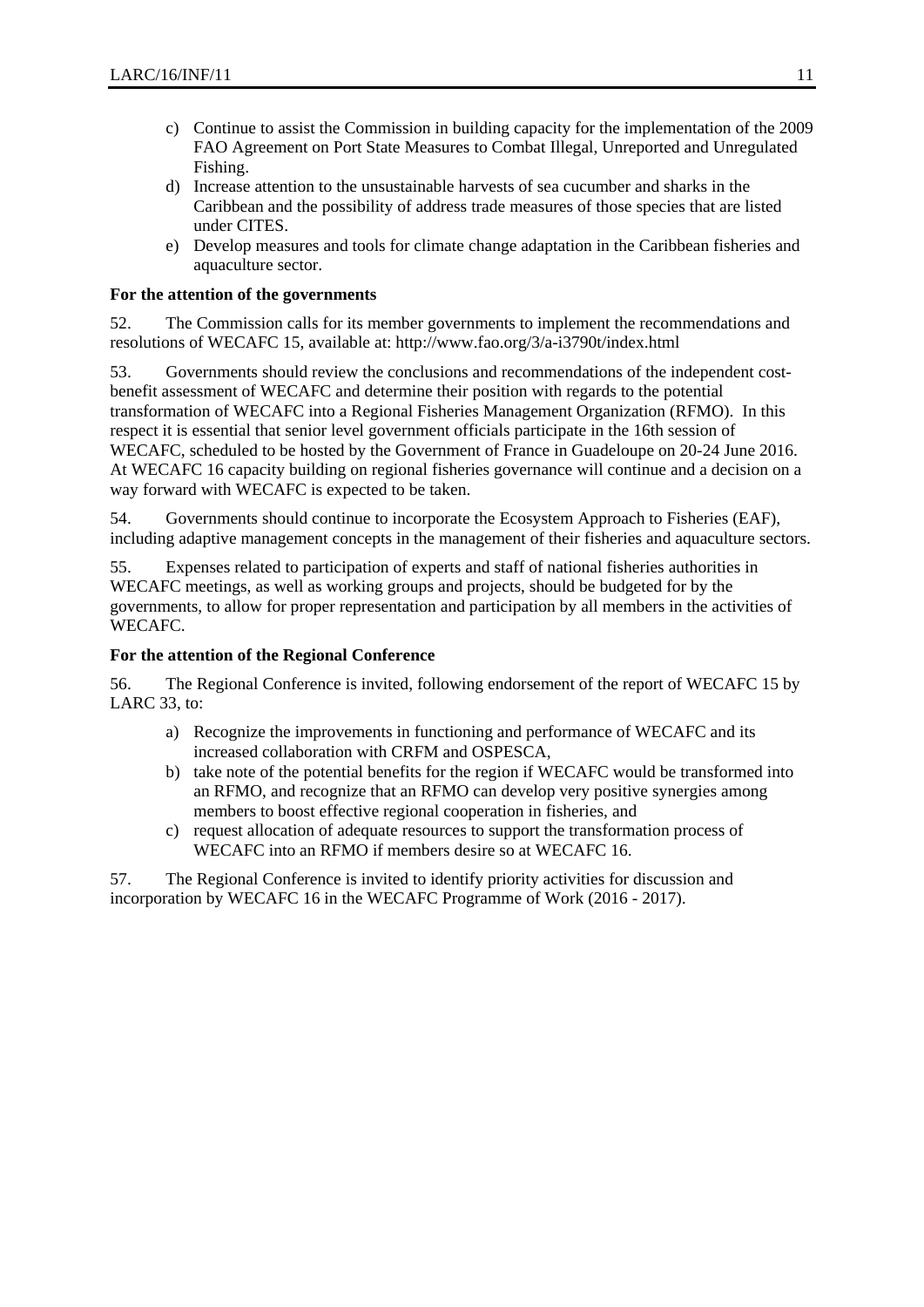# **IV. COPESCAALC Report**

# **A. General information**

#### **Establishment, functions and members**

58. The Commission for Inland Fisheries and Aquaculture of Latin America and the Caribbean (COPESCAALC) was established by FAO Council Resolution  $4/70$ , adopted at the Council's  $70<sup>th</sup>$ Session (Rome, 29 November to 9 December 1976) pursuant to Article VI.1 of the FAO Constitution. Member countries identified the need to introduce amendments to its statutes to incorporate aquaculture and broaden coverage of both sectors to the Caribbean; statutes were amended and new statutes were adopted in November 2010 at the 140<sup>th</sup> FAO Council. At present, the Commission has 21 Member Nations from Mesoamerica, South America and the Caribbean. A number of fisheries and aquaculture organizations in the Region also attend meetings as observers.

## **Date, place and number of participants at the last session**

59. COPESCAALC held its 14<sup>th</sup> Session in Lima from 1 to 3 February 2016 at the kind invitation of the Government of Peru. The meeting was attended by 23 delegates from 16 countries of the Commission and by observers from the Organization of Fishing and Aquaculture in Central America (OSPESCA), and national observers invited by the delegation of Peru.

#### **B. Introduction and sectoral context**

60. After growing steadily for more than a decade, the region's inland catch peaked in 2004 with 536 000 tonnes. Since then, however, the catch declined slightly to 489 000 tonnes in 2013 and included a wide variety of native (from the Amazon River and the Río de la Plata Basin) and exotic (mainly tilapia) species. The exact production volume is unclear because of the geographical spread of fishing communities with many of them coming from indigenous communities, which makes reporting catches difficult and leads to under-reporting. Nevertheless, there has been an overall increase in the regional volume of catches due to the increased use of fishing technology and probably also due to improved statistics registered by the region's countries. Even though inland fish production is far lower than in marine fisheries, it is a major source of food and employment, perhaps more so than for marine fisheries and aquaculture. Inland fisheries make a significant contribution towards food and nutrition security of several river communities given that fish is their sole source of animal protein.

61. Fishery resources in countries that have open-access regimes make artisanal fishing an economical and productive activity providing food and household income during times of crisis in other agroproduction sectors. As a result, the occasional productive redeployment of crop farmers or small-scale livestock producers as fishers provides thousands of families in the region with access to food and income when their own sector faces constraints. This type of redeployment has intensified over the last few years, particularly after the rise in frequency and intensity of climate-related phenomena.

62. The region's aquaculture continues to grow and can potentially meet product demand currently met by imports from other continents. With more than 2.4 million tonnes of aquaculture products in 2013, Latin America and the Caribbean constitute 3 percent of global production, with a sustained average annual growth rate of 6 percent over the past five years. However, production in the region is very uneven as four countries (Chile, Brazil, Ecuador and Mexico) account for more than 81 percent of the region's aquaculture volume and, together with the COPESCAALC's other member countries, for 99.6 percent of the region's aquaculture production volume. Nearly all of the region's countries engage in aquaculture to varying degrees and they play a significant role in food security, employment and territorial economies. More than 600 000 families throughout the region practice resource-poor aquaculture (equivalent to family farming). Many of these producers are family farmers practicing aquaculture as a supplementary activity, generating a major contribution to the economy and food production in rural areas.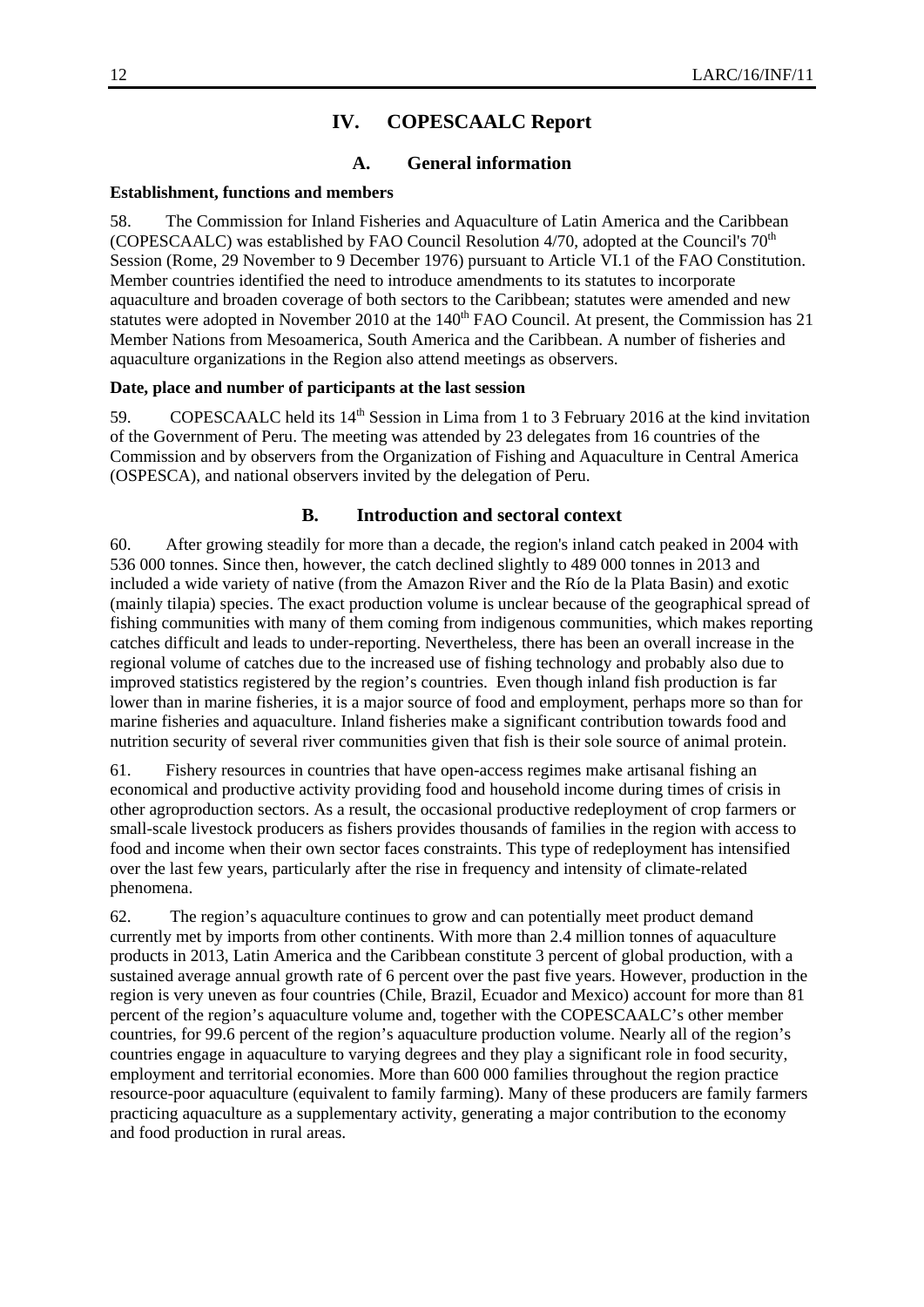# **C. Relevant activities during the period**

63. During the biennial intersessional meetings and the Commission's 14th Regular Session, it was reported that over 90 percent of the activities recommended had been carried out successfully by the Secretariat.

64. Significant action was also taken to support development of resource-limited aquaculture through capacity-building and agro-aquaculture demonstration farms operating successfully in several COPESCAALC member countries, and to help draft national aquaculture and fisheries development policies. Action was supported for the implementation of voluntary regulations for sustainable smallscale fisheries, as well as for the strengthening of institutional capacities within the framework of the Agreement on Port State Measures to eliminate illegal fishing. A regional meeting was held for aquaculturists with limited resources, enabling a successful producer-to-producer exchange of experiences. Several activities took place to increase the contribution of aquaculture and fisheries to food and nutrition security and poverty alleviation, the highlight of which was the development of an integrated agro-aquaculture production model for peasant families in Central American countries, which will produce the protein required to cover dietary needs for the whole year.

65. The Parliamentary Forum on Fisheries and Aquaculture in Latin America and the Caribbean was established as a legislative mechanism to strengthen activities aimed at increasing the contribution of fisheries and aquaculture to Food Security and Nutrition (FSN), rural employment and family earnings. The agreement to begin efforts to include fish in school feeding and public procurement programmes was also a highlight. This mechanism has helped build bridges with the Parliamentary Front Against Hunger, in partnership with country governments, and is starting to coordinate activities to support FSN, alleviate poverty, and improve social protection and the working conditions of fishermen and fisherwomen.

66. An intersessional meeting was held at the request of the Commission, in which countries proposed concrete actions to increase the contribution of COPESCAALC to the new FAO strategic framework. A brainstorming meeting was held at the request of member countries to examine how appropriate it would be to incorporate artisanal marine fishery sectors in the Commission goals. It was decided that a road map would be prepared for this in the short term.

## **D. Main conclusions and recommendations**

67. The Commission's  $14<sup>th</sup>$  Regular Session produced the following recommendations:

## **For the attention of FAO**

68. Continue providing technical assistance and support on different processes in the country and the region whilst taking into account the following recommendations:

- a) Prioritize fisheries and aquaculture to the same degree as other food production sectors, recognizing their contribution to food and nutrition security, the alleviation of poverty and rural territorial development.
- b) Promote and facilitate South-South Cooperation between the region's countries for the sustainable development of fisheries and aquaculture.
- c) Promote the exchange of successful experiences on public policies aimed at the sustainable development of fisheries and aquaculture in the region, especially those that offer a multisectoral territorial approach.
- d) Promote the inclusion of fisheries and aquaculture in the CELAC Plan for Food and Nutrition Security and the Eradication of Hunger 2025, strengthening reach and fulfilling its objectives.

#### **For the attention of governments**

 The Commission reiterated its call to the fisheries and aquaculture governing bodies of member countries to officially designate a focal point for the Commission with the power to make decisions in the name of the represented governments.